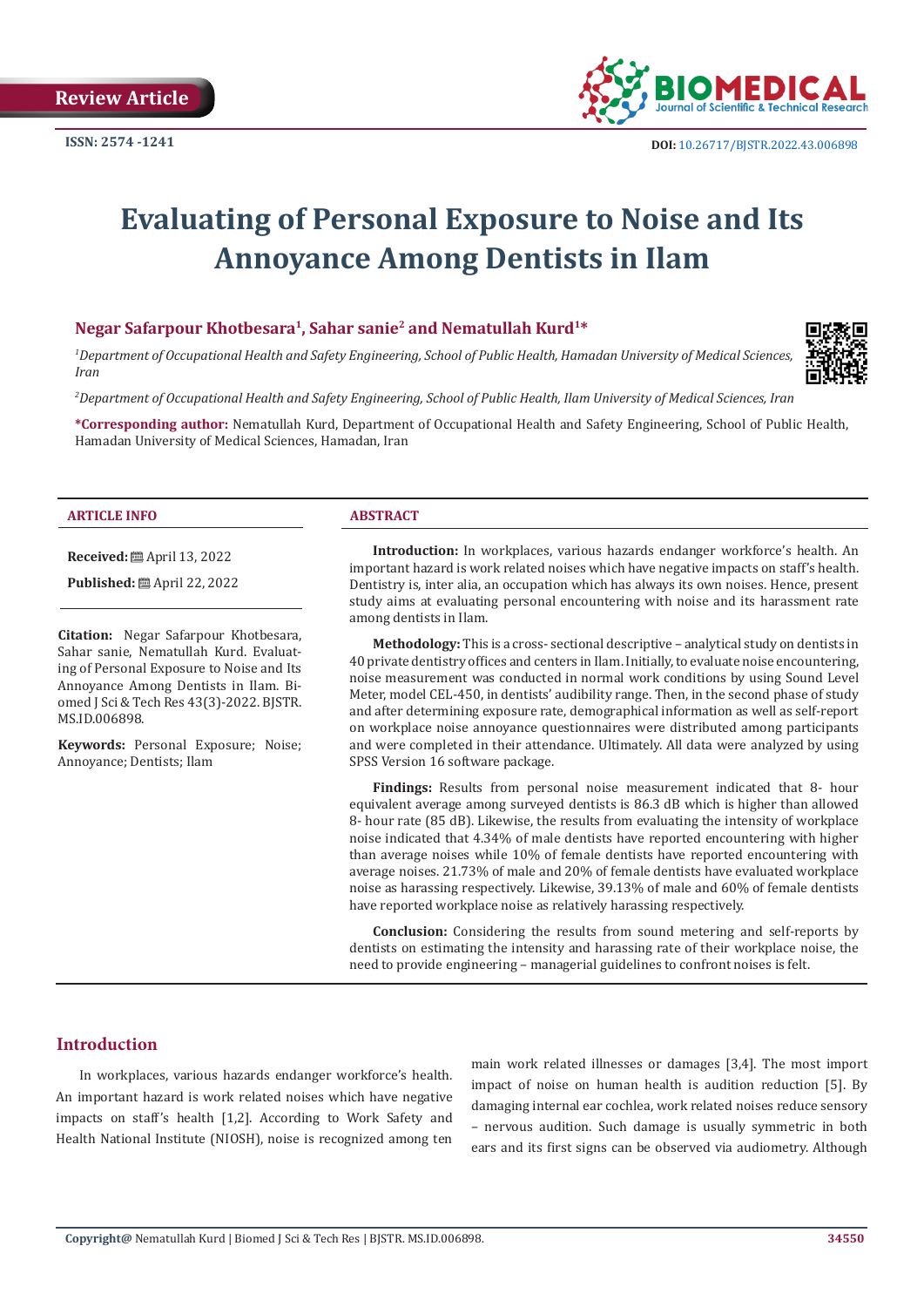cochlea damage is irrevocable, one can prevent its improvement by stopping encountering with noises [6-8]. Noises over allowed range can interfere the performance of other organs is addition to hearing system and, as a physical stress, it can increase blood pressure, heart beats and consumed oxygen [9,10]. Various studies suggest that in addition to sound balance, its temporal continuance and its contact length with personal factors such as age, eye color and skin can intensify its impact on health [11]. According to NIOSH, over 30 million US employees are encountering impermissible noises while in EU, over 35m people are confronting with impermissible sounds; to the same reason, job audition reduction is seen as one of the most important job diseases [12]. Audio pollution and its health impacts are not limited to industrial fusses; rather, small workplaces including dentists' offices are also exposed by its health impacts due to using devices which produce harassing noises. To some extent, labor laws and regulations in factories and workshops have addressed to prevent workers'/staff's job diseases prevent and protection while, regretfully, comprehensive laws on dentists' job health are not executed in Iran [13].

Dentistry is a job with noises. Such sources as turbines, low speed hand pieces, high speed suctions, ultrasonic devices and cleaners always produces fusses in dentists' workplace and damage audition potentially [14-16]. The rate of hazards by such noises for dentists depends on personal factors including personal sensitivity, daily confrontation with noise producing devices and the patterns to utilize them [17,18]. The causal relationship between dentistry drill and audition reduction among dentists has been the aim of many studies over years. Noises in dentistry offices may have incremental impacts which can explain which a remarkable number of dentists would experience hearing loss. Al-Rawi et al conducted a study to evaluate job noises related hearing loss among dentists [19]. Their findings suggest that there is a positive correlation between work years and hearing loss. Theodor off et al studied the relationship between hearing loss and long term confrontations with dentistry high speed hand pieces [20]. Their findings indicated that dentistry clinics which used high speed hand pieces had worse hearing situation than other ones. Such findings

suggest that executing a protective strategy should help reduction in job hearing loss prevalence. Hence, the main aim of present study is to evaluate personal encountering with noise and its harassing rate among dentists in Ilam so that one can utilize such findings in preventing and controlling dentists' workplace factors.

#### **Methods**

This is descriptive – analytical study in 40 private dentistry offices and centers in Ilam on dentists who entered the research by census. Initially, the people who suffered from transferring hearing loss were exited from the study (transferring hearing loss is a type of hearing loss due to reasons except than hearing system damages such middle ear infection, tympanic membrane tearing, etc.). To evaluate encountering with noises, noise measurement was conducted in normal work conditions by using Sound Level Meter, model CEL – 450, in dentists' audibility range in order to determine the confrontation in different section and to assess those sections with high noise balance. According to standards, Sound Level Meter calibration in workplace was CEl-110/2 calibrator with the frequency of 1000 Hz and sound pressure balance of 84 dB. In the next step, sound pressure balance and equivalent 8- hour balance was calculated for each dentist. In the second phase and upon determining people's confrontation, demographical information as well as self- report questionnaires on workplace noise harassment rate were distributed among participants and were completed in their attendance. The content validity of harassing questionnaires is achieved by obtaining the opinions of relevant experts. Preliminary test was conducted to achieve questionnaire reliability and Cronbach alpha ratio was computed 0.81 for this questionnaire [21]. This questionnaire consists of three parts, scoring test to workplace noise intensity from 0 to 10 (Figure 1), figuring workplace harassing noise from 0 to 100 (Figure 2) and determining the modes experienced by people during the day such as the feeling of exhaustion, laxity, decreasing focusing power, etc. (Figure 3) [21,22]. Finally, collected data from SPSS Version 19 and T-Statistic test and Spearman correlation coefficients were analyzed.



**Figure 1:** Scoring test to workplace noise intensity.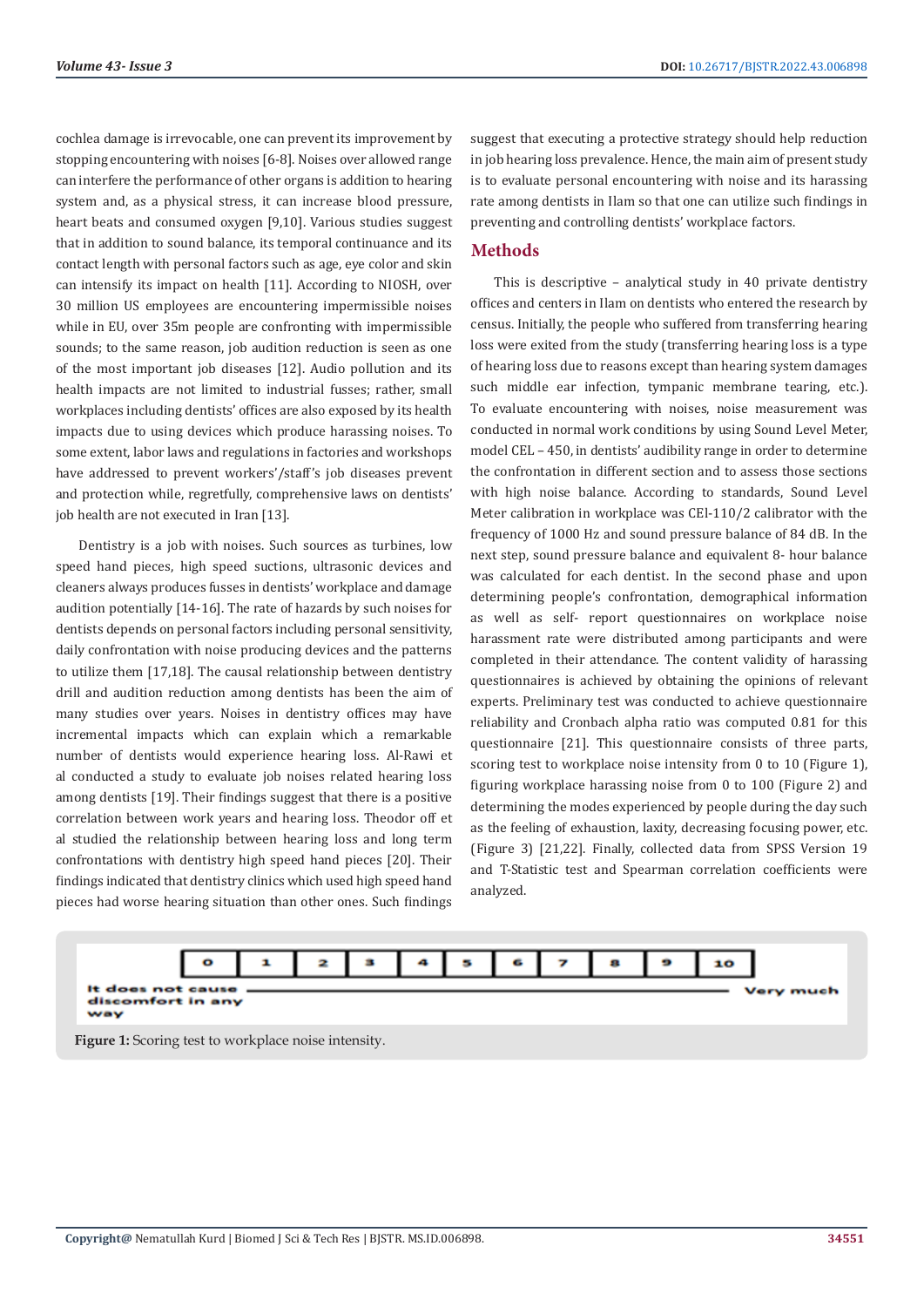



## **Findings**

Since 7 people left the study due to lack of cooperation and lacking entry criteria, finally, 33 dentists including 23 male and 20 female ones were studied. The average age of total sample was 39.2 years and 41.4 and 33.7 for men and women, respectively. Their working hour average in offices was 4.5 hr with 1.2 as standard deviation. 13.04% of male and 20% of female dentists have second jobs and 4.34% of male dentists were cigar smokers. Dentists' demographical traits are provided in Table 1. The results from audiometry for 33 dentists suggest that the highest and lowest measured noises were 109/80 dB and 43/90 dB, respectively. The highest and lowest 8- hour balance were 117.48 and 82.16 respectively while the average of 8- hour balance was 86.3 dB which was higher than permitted range. The relevant findings are outlined in Table 2. The results form analyzing the questionnaire on workplace noise intensity and its harassing rate are shown in Tables 3 & 4. The findings from workplace intensity evaluation indicated that 4.34% of male dentists have reported encountering with higher than average noises (score 6) while 10% of female dentists have reported encountering with average noises (score 5).

**Table 1:** Demographic characteristics of the studied dentists.

| <b>Quantitative Demographic Variables</b> |                | Average | <b>Standard deviation</b> |  |
|-------------------------------------------|----------------|---------|---------------------------|--|
| Age                                       | Man            | 41.4    | 7.82                      |  |
|                                           | Woman          | 33.7    | 4.11                      |  |
| Daily working hours                       | $\overline{a}$ | 4.5     | 1.2                       |  |
| Qualitative Demographic Variables         | Gender         | Number  | Percentage                |  |
| Second job                                | Man            |         | 13.04                     |  |
|                                           | Woman          |         | 20                        |  |
| smoking                                   | Man            |         | 4.34                      |  |
|                                           | Woman          |         | $\overline{\phantom{a}}$  |  |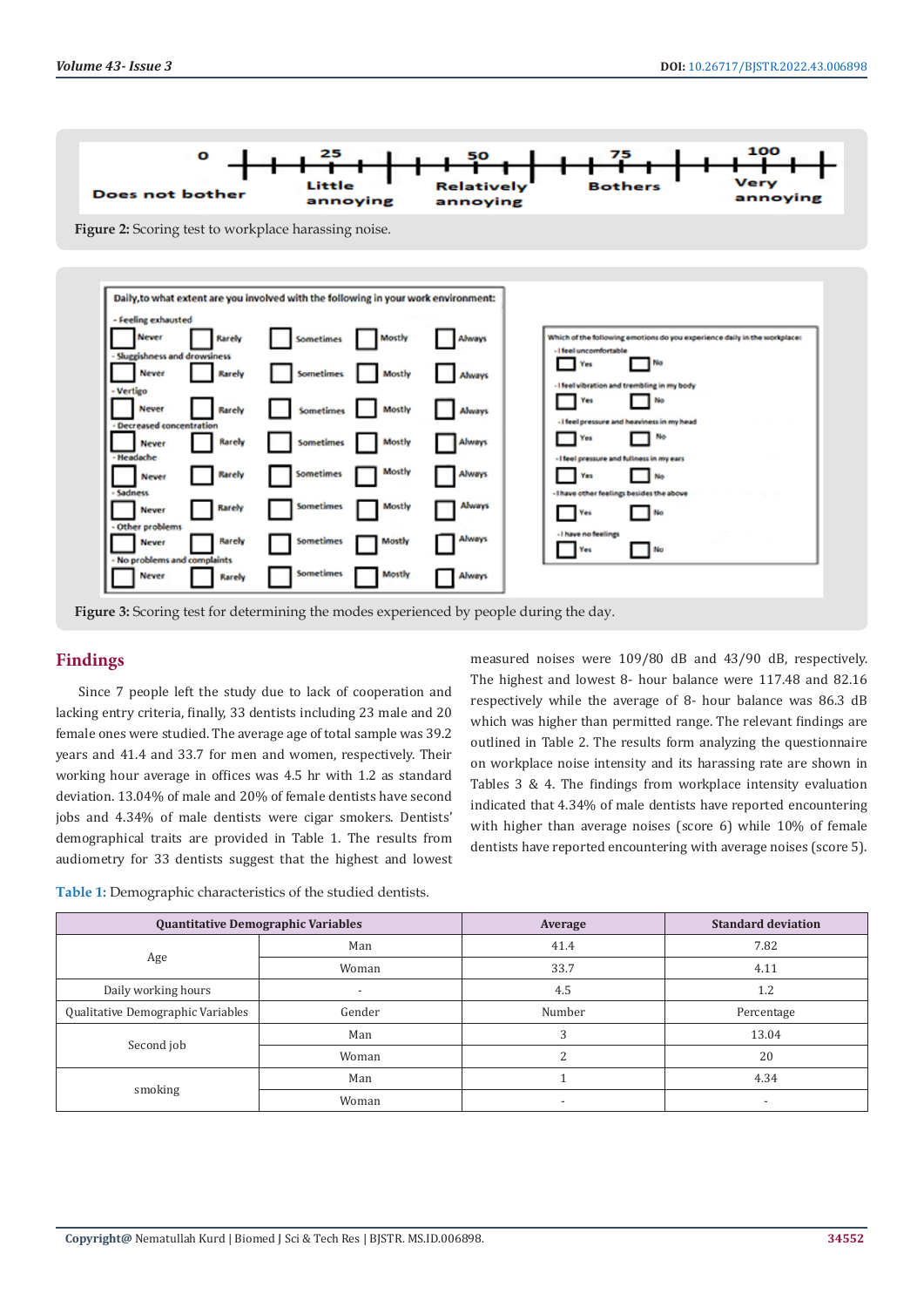| <b>Dental Clinic Code</b> | Max(dB) | Min(dB) | Lav (dBA) | Leq (8 hr) (dBA) |
|---------------------------|---------|---------|-----------|------------------|
| $\mathbf{1}$              | 86.50   | 62.80   | 73.90     | 95.58            |
| $\sqrt{2}$                | 82.10   | 72.40   | 77.30     | 97.98            |
| 3                         | 88.00   | 75.30   | 81.70     | 93.35            |
| $\overline{4}$            | 86.00   | 65.00   | 77.70     | 95.39            |
| 5                         | 93.80   | 54.40   | 77.50     | 96.94            |
| $\boldsymbol{6}$          | 90.60   | 57.20   | 80.60     | 98.29            |
| $\overline{7}$            | 81.70   | 64.10   | 72.10     | 105.4            |
| 8                         | 92.50   | 58.80   | 85.60     | 117.48           |
| 9                         | 85.10   | 64.20   | 76.60     | 107.23           |
| 10                        | 83.10   | 52.70   | 77.70     | 109              |
| 11                        | 94.20   | 56.20   | 75.60     | 106.8            |
| 12                        | 107.90  | 44.20   | 77.90     | 102.08           |
| 13                        | 107.90  | 44.20   | 78.80     | 95.12            |
| 14                        | 94.90   | 45.10   | 83.80     | 98.88            |
| $15\,$                    | 77.90   | 75.80   | 76.80     | 90.9             |
| 16                        | 88.00   | 54.00   | 71.70     | 84.85            |
| 17                        | 90.10   | 48.30   | 74.00     | 89               |
| 18                        | 109.80  | 51.10   | 86.70     | 101.58           |
| 19                        | 95.90   | 59.90   | 84.10     | 98.98            |
| 20                        | 105.80  | 66.60   | 78.90     | 92.73            |
| 21                        | 84.90   | 69.30   | 74.30     | 87.21            |
| 22                        | 101.20  | 57.70   | 76.40     | 89.73            |
| 23                        | 94.10   | 58.40   | 76.70     | 80.09            |
| 24                        | 87.30   | 61.20   | 79.30     | 83.21            |
| 25                        | 103.10  | 56.80   | 77.80     | 91.41            |
| 26                        | 106.30  | 59.70   | 80.90     | 85.13            |
| 27                        | 106.30  | 59.70   | 80.60     | 84.77            |
| 28                        | 88.50   | 59.70   | 75.40     | 88.53            |
| 29                        | 95.00   | 43.90   | 72.40     | 84.93            |
| 30                        | 90.70   | 69.90   | 86.20     | 91.50            |
| 31                        | 89.70   | 49.70   | 70.10     | 82.16            |
| 32                        | 89.50   | 58.80   | 76.80     | 90.21            |
| 33                        | $90\,$  | 59.10   | 77.21     | 90.70            |
|                           |         |         |           | 86.3             |

**Table 2:** Results of sound measurement and calculation of Leq (8 hr).

**Table 3:** Results of workplace noise intensity assessment.

| <b>Evaluation code</b> | Gender | Frequency | Percentage | <b>Cumulative Frequency</b> |
|------------------------|--------|-----------|------------|-----------------------------|
|                        | Man    |           | 8.69       | 8.69                        |
|                        | Woman  |           |            |                             |
| ∍                      | Man    | 6         | 26.08      | 34.77                       |
|                        | Woman  |           | 30         | 30                          |
| 3                      | Man    | 8         | 34.78      | 69.55                       |
|                        | Woman  | 4         | 40         | 70                          |
| 4                      | Man    |           | 8.69       | 78.24                       |
|                        | Woman  |           | 20         | 90                          |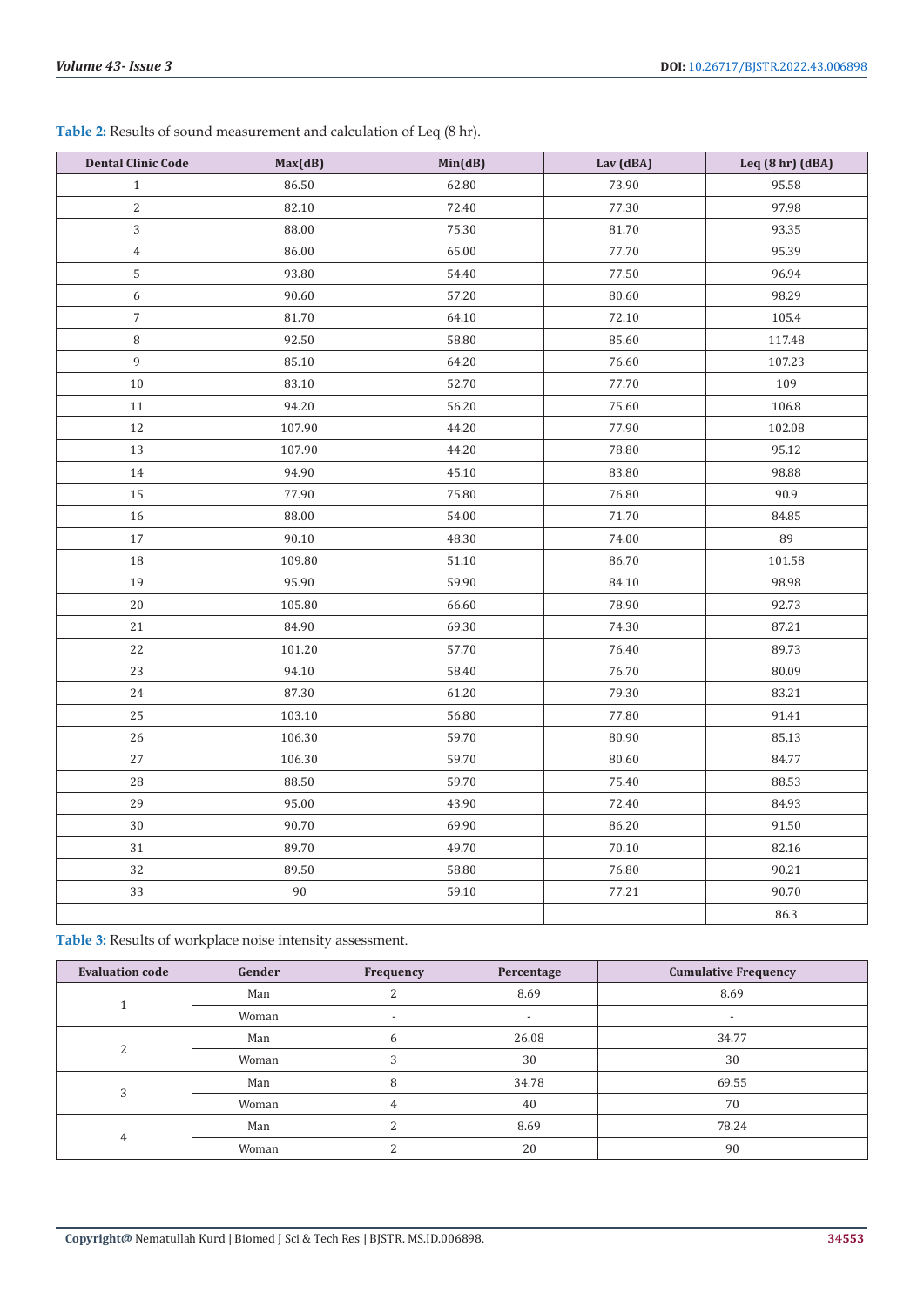| C       | Man   | 4                        | 17.39                    | 95.63                    |      |
|---------|-------|--------------------------|--------------------------|--------------------------|------|
|         | Woman |                          | 10                       | 100                      |      |
|         | Man   |                          | 4.34                     | 99.97                    |      |
| 6       | Woman | $\overline{\phantom{a}}$ | $\overline{\phantom{0}}$ | $\overline{\phantom{a}}$ |      |
| Total   | Man   | 23                       | Maximum                  | Man                      |      |
|         | Woman | 10                       |                          | woman                    |      |
| Minimum | Man   |                          | Average                  | Man                      | 3.13 |
|         | Woman |                          |                          | Woman                    | 3.1  |

**Table 4:** Results of evaluating the level of annoyance of workplace noise.

| <b>Evaluation code</b> | Gender | Frequency                | Percentage               | <b>Cumulative Frequency</b> |       |
|------------------------|--------|--------------------------|--------------------------|-----------------------------|-------|
| $\boldsymbol{0}$       | Man    | $\overline{a}$           | $\overline{a}$           |                             |       |
|                        | Woman  | $\overline{\phantom{a}}$ | $\overline{\phantom{a}}$ | $\overline{\phantom{a}}$    |       |
| 25                     | Man    | 9                        | 39.13                    | 39.13                       |       |
|                        | Woman  | $\overline{2}$           | 20                       | 20                          |       |
|                        | Man    | 9                        | 39.13                    | 78.26                       |       |
| 50                     | Woman  | 6                        | 60                       | 80                          |       |
|                        | Man    | 5                        | 21.73                    | 100                         |       |
| 75<br>Woman            |        | 2                        | 20                       | 100                         |       |
| 100                    | Man    | $\overline{a}$           | $\overline{\phantom{a}}$ | $\overline{\phantom{a}}$    |       |
|                        | Woman  | $\overline{\phantom{a}}$ | $\overline{\phantom{a}}$ | $\overline{\phantom{a}}$    |       |
| Total                  | Man    | 23                       | Maximum                  | Man                         | 75    |
|                        | Woman  | 10                       |                          | woman                       | 75    |
| Minimum                | Man    | 25                       | Average                  | Man                         | 45.65 |
|                        | Woman  | 25                       |                          | Woman                       | 50    |

The findings on evaluating workplace noise harassing rate indicate that 21.73% of male and 20% of female dentists have evaluated workplace noise as harassing, respectively. Likewise, 39.13% of male and 60% of female dentists have reported workplace noise as relatively harassing, respectively. According to figure 4, 40% of male and female dentists have reported "rarely" option in average for repeating such feelings as fatigue, laxity, sleepiness, dizziness, concentration power reduction, headache and annoyance over a day while 70% of female and 60% of male dentists have responded

positively to a feeling except than annoyance, vibration, heaviness in head and pressure in ear. Likewise, 50% of female and 40% of male dentists have responded to feeling of annoyance positively. According to T- Test findings, there is no significant association between noise harassing in different aspects and gender (male/ female)  $(P > 0.05)$ . according to Spearman correlation coefficient, there is a strong and significant correlation between workplace noise intensity and workplace noise harassing (Table 5).

**Table 5:** Statistical analysis of the results of evaluating the intensity of workplace noise and the degree of harassment among dentists.

| <b>Workplace Voice Annoyance Scale</b> |                                | <b>Spearman's Rho</b>                                    |
|----------------------------------------|--------------------------------|----------------------------------------------------------|
| 0.723                                  | <b>Correlation Coefficient</b> |                                                          |
| 0.002                                  | Significant                    | The amount of volume received by the work<br>environment |
| 33                                     |                                |                                                          |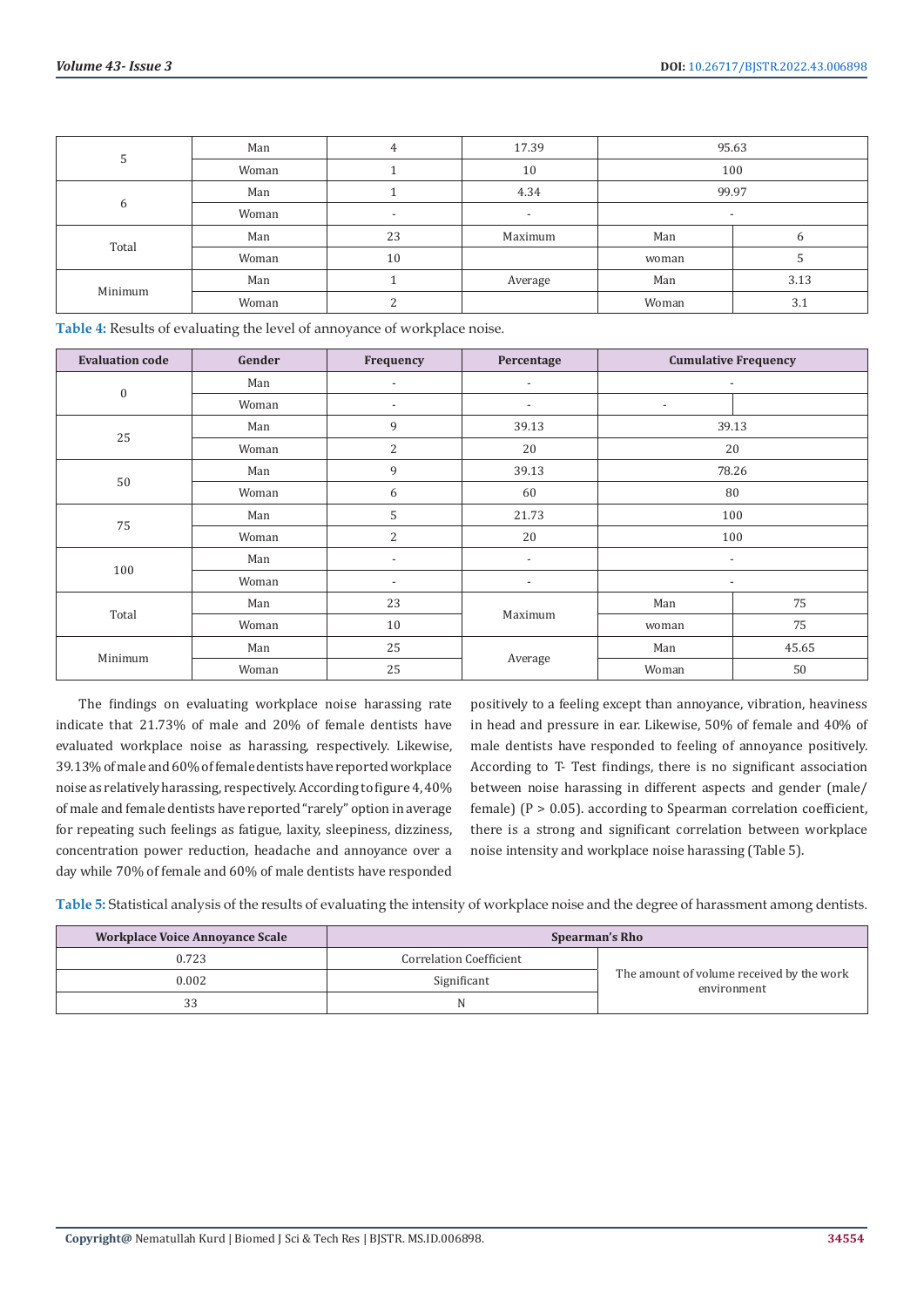

**Figure 4:** Percentage of positive response to complaints and feelings related to exposure to sound.

#### **Discussion and Conclusion**

In addition to audition damages, encountering noises can influence on mental health [23,24]. Confronting sound pressure balance even less than 85db can lead into mental reactions such as anger, stress, fury and physical reactions such hypertension or magnesium excretion and can also impact on employees' performance and productivity especially in more complicated tasks [25-28]. In jobs like dentistry which have close relations to people's health, it is too vital to keep the concentration and balance [29]. Noise related annoyance in dentistry offices can yield to physicians' fatigue and concentration reduction and to increase human mistakes. It clarifies the importance of balance in confronting noises in terms of health and workplace safety. In present study conducted to evaluate personal confrontation with noise and its harassing rate among dentists in Ilam, the findings from sound level metering indicated that that 8- hour equivalent balance average among surveyed dentists is 86.3db which is higher than allowed 8- hour rate (85dB). Since dentists are repeatedly contacting with sounds and noises, long term encountering with noises can lead into serious hearing losses even if a lower than average is defined [13]. Thus, conducting engineering and managerial controlling initiatives such as providing dentists with needed instructions and using protective headset are necessary to reduce and control noises among dentists. The findings from workplace intensity evaluation indicated 4.34% of male dentists have reported encountering with higher than average noises (score 6) while 10% of female dentists have reported encountering with average noises (score 5).

Most dentists have experienced encountering with noise intensity with score 3 which can cause problems for them in long term. The findings on evaluating workplace noise harassing rate

indicate that 21.73% of male and 20% of female dentists have evaluated workplace noise as harassing, respectively. Likewise, 39.13% of male and 60% of female dentists have reported workplace noise as relatively harassing, respectively. Overall, considering the results, all surveyed individuals are in the range of workplace harassing in a way which can be an alarm for the health of people working in this field in long term, threaten their health chronically and yield into different disorders among them. To study noise harassing rate in different aspects with gender (male and female), T- Test was used and its results suggested that such people with any gender are statistically suffering from hazards of noise harassing in an equal manner. To determine the relationship between workplace noise intensity and workplace noise harassing rate, Spearman correlation coefficient is used; the findings indicated that there is a strong and significant correlation between both parameters.

#### **Conclusion**

Overall, considering the results from this study, it seems necessary to execute a plan to protect audition and to take engineering and managerial controlling initiatives and techniques. By this way, one may mitigate dentists' suffering from produced noises and can prevent probable mistakes and damages against patients' health.

#### **References**

- 1. [Goelzer B, Hansen CH, Sehrndt G \(2001\) Occupational exposure to noise:](https://www.worldcat.org/title/occupational-exposure-to-noise-evaluation-prevention-and-control/oclc/48752503) [evaluation, prevention and control: World Health Organisation.](https://www.worldcat.org/title/occupational-exposure-to-noise-evaluation-prevention-and-control/oclc/48752503)
- 2. [Ward WD \(1973\) Proceedings of the International Congress on Noise as](https://nepis.epa.gov/Exe/ZyNET.exe/9101Q7KN.TXT?ZyActionD=ZyDocument&Client=EPA&Index=Prior+to+1976&Docs=&Query=&Time=&EndTime=&SearchMethod=1&TocRestrict=n&Toc=&TocEntry=&QField=&QFieldYear=&QFieldMonth=&QFieldDay=&IntQFieldOp=0&ExtQFieldOp=0&XmlQuery=&File=D%3A%5Czyfiles%5CIndex%20Data%5C70thru75%5CTxt%5C00000024%5C9101Q7KN.txt&User=ANONYMOUS&Password=anonymous&SortMethod=h%7C-&MaximumDocuments=1&FuzzyDegree=0&ImageQuality=r75g8/r75g8/x150y150g16/i425&Display=hpfr&DefSeekPage=x&SearchBack=ZyActionL&Back=ZyActionS&BackDesc=Results%20page&MaximumPages=1&ZyEntry=1&SeekPage=x&ZyPURL) [a Public Health Problem. Dubrovnik, Yugoslavia, pp. 13-18.](https://nepis.epa.gov/Exe/ZyNET.exe/9101Q7KN.TXT?ZyActionD=ZyDocument&Client=EPA&Index=Prior+to+1976&Docs=&Query=&Time=&EndTime=&SearchMethod=1&TocRestrict=n&Toc=&TocEntry=&QField=&QFieldYear=&QFieldMonth=&QFieldDay=&IntQFieldOp=0&ExtQFieldOp=0&XmlQuery=&File=D%3A%5Czyfiles%5CIndex%20Data%5C70thru75%5CTxt%5C00000024%5C9101Q7KN.txt&User=ANONYMOUS&Password=anonymous&SortMethod=h%7C-&MaximumDocuments=1&FuzzyDegree=0&ImageQuality=r75g8/r75g8/x150y150g16/i425&Display=hpfr&DefSeekPage=x&SearchBack=ZyActionL&Back=ZyActionS&BackDesc=Results%20page&MaximumPages=1&ZyEntry=1&SeekPage=x&ZyPURL)
- 3. (1984) Control CfD. Leading Work-related Diseases and Injuries, United States: Centers for Disease Control.